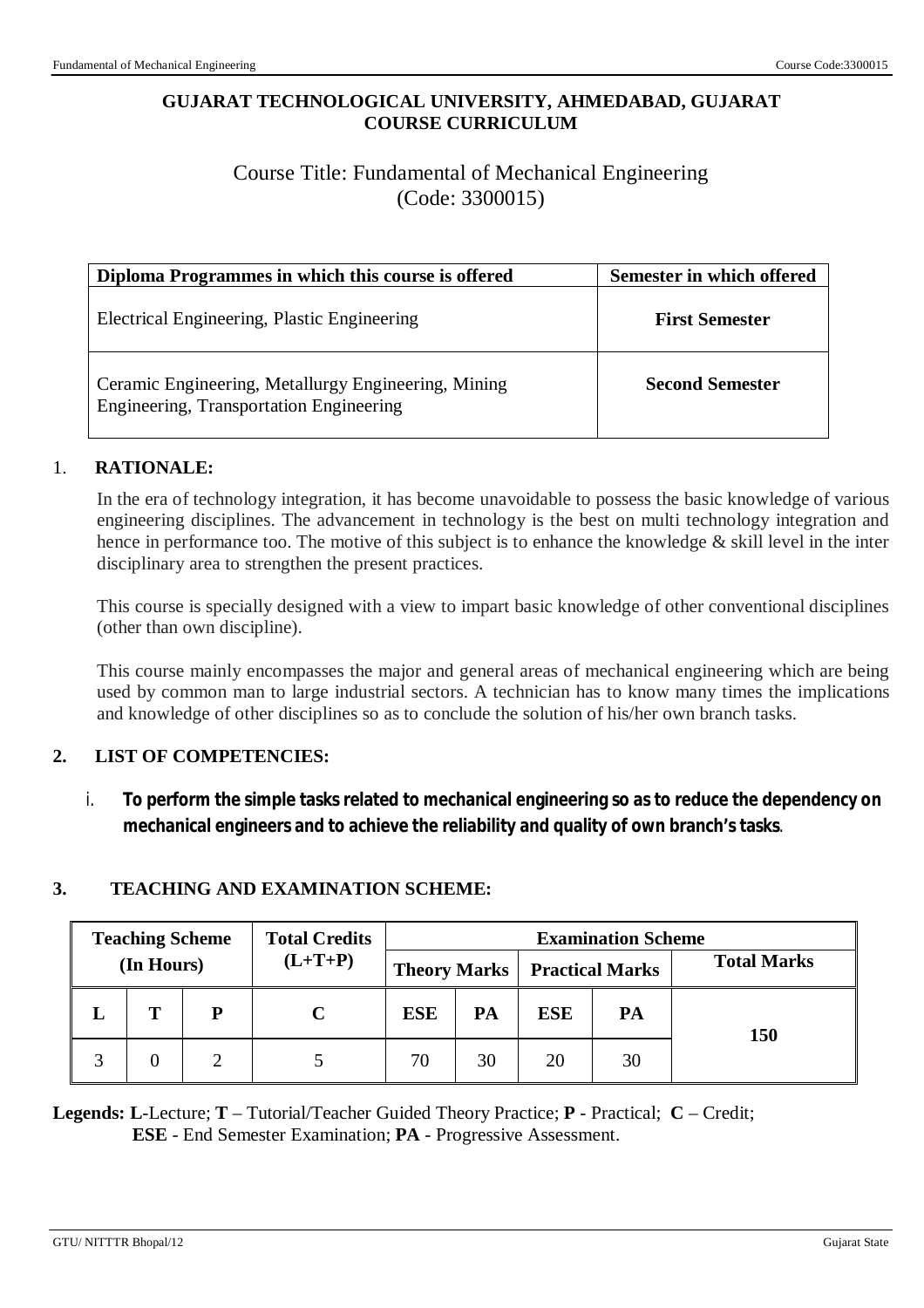### **4. DETAILED COURSE CONTENTS:**

| Unit                                                                    | <b>Major Learning</b><br><b>Outcomes</b>                                                                       | <b>Sub-topics</b>                                                                                                                                                                                                                                                                                                                                                                                                                                                                                                                                                                                                                                                                                                                                                                                                                                                                                             |  |  |
|-------------------------------------------------------------------------|----------------------------------------------------------------------------------------------------------------|---------------------------------------------------------------------------------------------------------------------------------------------------------------------------------------------------------------------------------------------------------------------------------------------------------------------------------------------------------------------------------------------------------------------------------------------------------------------------------------------------------------------------------------------------------------------------------------------------------------------------------------------------------------------------------------------------------------------------------------------------------------------------------------------------------------------------------------------------------------------------------------------------------------|--|--|
| Unit $-1$<br><b>INTRODUCTION</b>                                        | 1.1 Identify<br>mechanical<br>related<br>basic<br>components<br>and<br>their uses.                             | 1.1 Introduction of mechanical engineering.<br>1.2 Use of mechanical engineering :<br>a. In day to day life.<br>b. Interdisciplinary use.<br>1.3 Items in general use-identification criteria, major types,<br>specifications and uses : such as bolts, nuts, washers,<br>bearings, bushes, belts, springs, levers, couplings,<br>brakes, screws, rivets, keys, o' rings, oil seals, gears,<br>pulleys, shafts, axles, etc.<br>1.4 Pipes and pipe fittings-Types, specifications and uses<br>of pipes and pipe fittings.<br>1.5 Hand and power tools:<br>Types, specifications and uses of spanners (such<br>a.<br>as fix, ring, box, pipe, allen, adjustable, etc.).<br>Types, specifications and uses of hand tools<br>b.<br>(such as pliers, screw drivers, saws, hammers,<br>chisels, cutters, planes, etc.).<br>Types, specifications and uses of power<br>$\mathbf{c}$ .<br>tools(drill, chipper, etc.) |  |  |
| Unit $-2$<br><b>POWER</b><br><b>TRANSMISSION</b><br><b>&amp; SAFETY</b> | 2.1 Identify the type<br>of<br>power<br>transmissions<br>being used.<br>2.2 Follow<br>general<br>safety norms. | 2.1 Power transmission:<br>Importance.<br>a.<br>Modes (belt drives, rope drives, chain drives and<br>$\mathbf{b}$ .<br>gear trains).<br>Types of belts.<br>$\mathbf{c}$ .<br>Gear train-concept, transmission ratio.<br>d.<br>Applications.<br>e.<br>2.2 Types and applications of couplings in power<br>transmission.<br>2.3 Causes and remedies of general accidents in power<br>transmission.<br>2.4 Safety norms to be followed for preventing accidents<br>and damage in power transmission.<br>2.5 Safety norms to be followed in mechanical based<br>industries / shop floors.                                                                                                                                                                                                                                                                                                                         |  |  |
| Unit $-3$<br>PROCESSES ON<br><b>MATERIAL</b>                            | 3.1 Understand<br>common metal<br>joining and<br>machining<br>methods.                                         | 3.1 Welding.<br>Types.<br>a.<br>Working setup of arc and gas welding,<br>b.<br>accessories and consumables.<br>Types of work carried out by welding.<br>$\mathbf{c}$ .<br>Precautions and safety during arc and gas<br>d.<br>welding.                                                                                                                                                                                                                                                                                                                                                                                                                                                                                                                                                                                                                                                                         |  |  |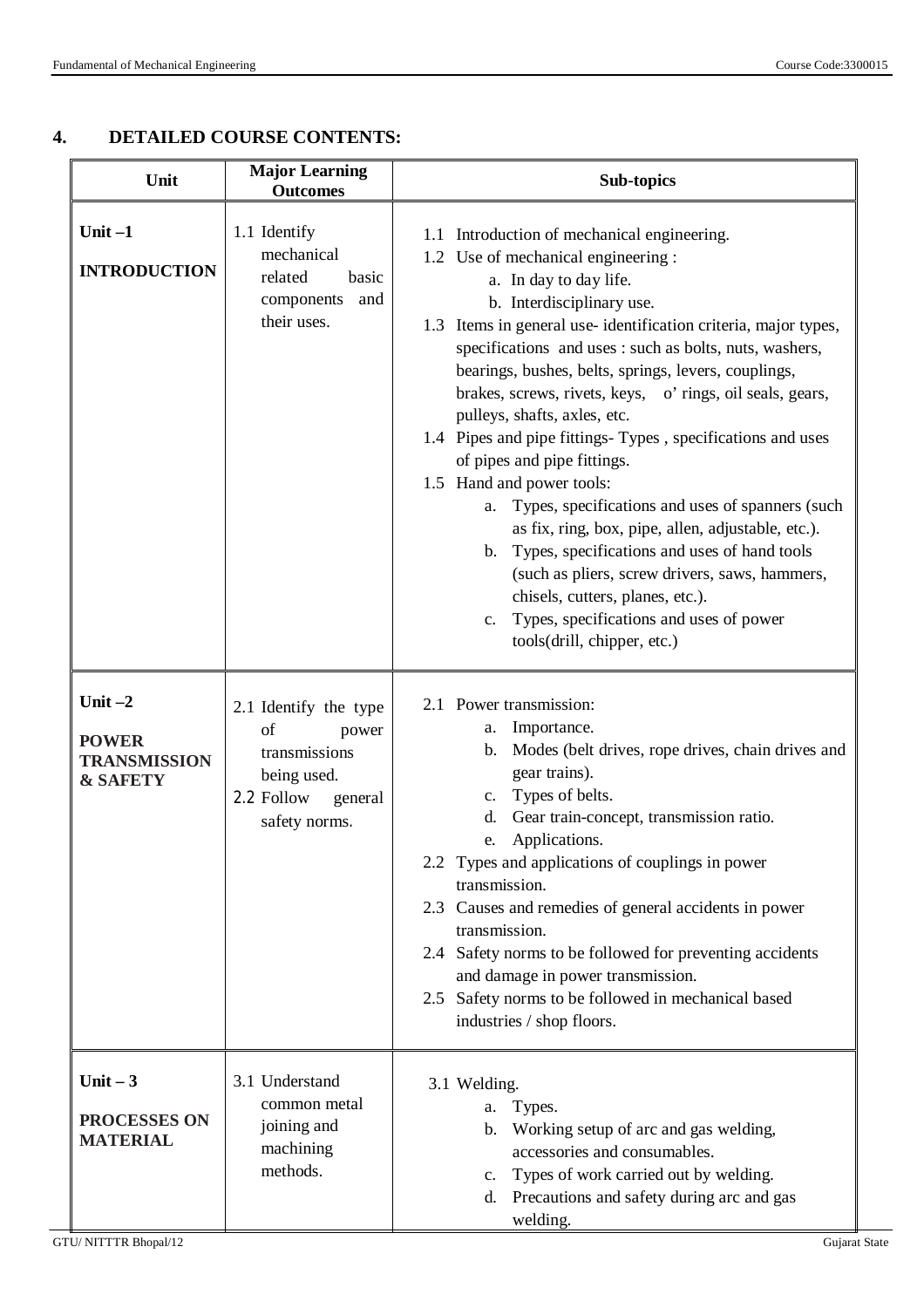| Unit                                                                             | <b>Major Learning</b><br><b>Outcomes</b>                     | Sub-topics                                                                                                                                                                                                                                                                                                                                                                                                                                                                                                                                                                                                                                                                                                                                                                                                                                                                                                                                                                                                                                                                   |
|----------------------------------------------------------------------------------|--------------------------------------------------------------|------------------------------------------------------------------------------------------------------------------------------------------------------------------------------------------------------------------------------------------------------------------------------------------------------------------------------------------------------------------------------------------------------------------------------------------------------------------------------------------------------------------------------------------------------------------------------------------------------------------------------------------------------------------------------------------------------------------------------------------------------------------------------------------------------------------------------------------------------------------------------------------------------------------------------------------------------------------------------------------------------------------------------------------------------------------------------|
| UNIT-4<br><b>STEAM</b><br><b>GENERATION</b><br><b>AND PRIME</b><br><b>MOVERS</b> | 4.1 Explain<br>working of<br>boilers and<br>prime<br>movers. | 3.2 Brazing and Soldering.<br>General set up.<br>a.<br>b. Applications.<br>3.3 Gas cutting.<br>a. Working setup, accessories and consumables.<br>b. Types of work carried out.<br>c. Precautions and safety during gas cutting.<br>3.4 Foundry.<br>a. Concept.<br>b. Process of getting cast material.<br>Applications.<br>c.<br>3.5 Other metal forming and cutting operations- bending,<br>shearing-concept and applications.<br>3.6 Basic machine tools.<br>Working principle of hacksaw, lathe, drill and<br>a.<br>milling machines.<br>Types of operations / jobs which can be<br>$\mathbf{b}$ .<br>performed on machine tools listed above.<br>4.1 Steam.<br>Generation process.<br>a.<br>Properties.<br>$\mathbf{b}$ .<br>4.2 Boilers.<br>Classification.<br>a.<br>b. Working.<br>Accessories and mountings-types and<br>$C_{\star}$<br>applications.<br>Applications.<br>d.<br>e. Regulations and safety requirements.<br>Common troubles and remedies.<br>$f_{\cdot}$<br>4.3 Prime movers.<br>Meaning.<br>a.<br>Classification.<br>$\mathbf{b}$ .<br>Working.<br>c. |
| Unit $-5$                                                                        | 5.1 Explain working<br>of internal                           | Steam turbine-working.<br>d.<br>Gas turbine-types and applications.<br>e.<br>Common troubles and remedies.<br>f.<br>5.1 Internal combustion engines.<br>Meaning.<br>a.                                                                                                                                                                                                                                                                                                                                                                                                                                                                                                                                                                                                                                                                                                                                                                                                                                                                                                       |
| <b>INTERNAL</b><br><b>COMBUSTION</b><br><b>ENGINES</b>                           | combustion<br>engines.                                       | Classification.<br>$\mathbf{b}$ .<br>5.2 Working of petrol engine, diesel engine and gas engine.<br>5.3 Performance parameters.<br>5.4 Main parts and functions.<br>5.5 Applications.<br>5.6 Common troubles and remedies.                                                                                                                                                                                                                                                                                                                                                                                                                                                                                                                                                                                                                                                                                                                                                                                                                                                   |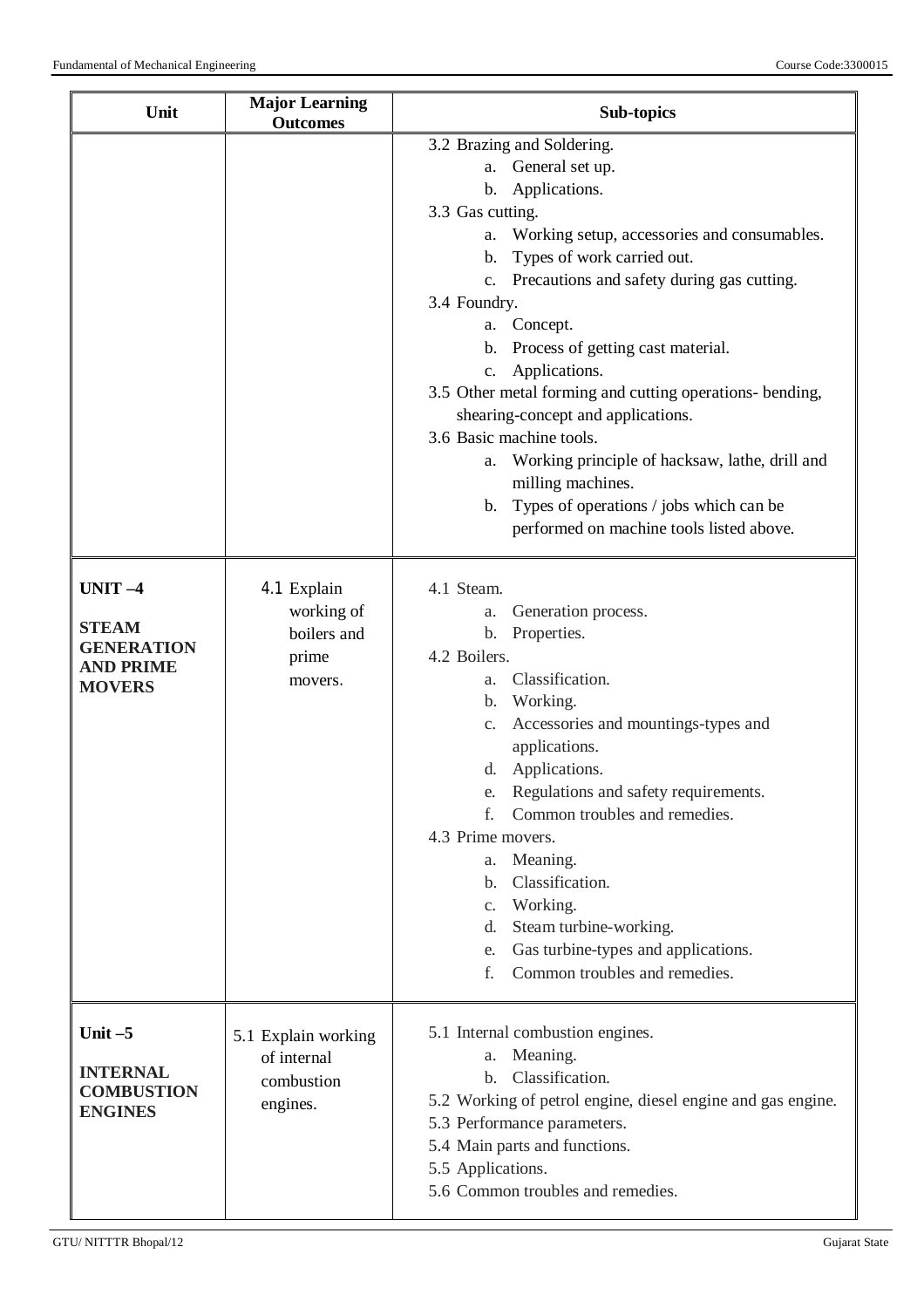| Unit                                                                              | <b>Major Learning</b><br><b>Outcomes</b>                                                                                                        | Sub-topics                                                                                                                                                                                                                                                                                                                                                                                                                                                                                                                                                                                                                                                                                                                                                                                     |
|-----------------------------------------------------------------------------------|-------------------------------------------------------------------------------------------------------------------------------------------------|------------------------------------------------------------------------------------------------------------------------------------------------------------------------------------------------------------------------------------------------------------------------------------------------------------------------------------------------------------------------------------------------------------------------------------------------------------------------------------------------------------------------------------------------------------------------------------------------------------------------------------------------------------------------------------------------------------------------------------------------------------------------------------------------|
| Unit- $6$<br><b>HYDRAULIC</b><br><b>AND</b><br><b>PNEUMATIC</b><br><b>DEVICES</b> | 6.1 Identify the<br>applications of<br>fluid concepts.<br>6.2 Use pumps and<br>other hydraulic -<br>pneumatic<br>equipments and<br>machineries. | 6.1 Concept of theory of fluid flow.<br>6.2 General properties of fluids.<br>6.3 Pump.<br>Working principle.<br>a.<br>Types.<br>b.<br>Working of centrifugal and reciprocating pumps.<br>c.<br>Performance parameters.<br>d.<br>Main parts of pumps and their functions.<br>e.<br>Common troubles and remedies.<br>f.<br>6.4 Water turbines-working principle, types and<br>applications.<br>6.5 Common troubles and remedies of water turbine.<br>6.6 Air compressor.<br>Working principle.<br>a.<br>Types.<br>b.<br>Performance parameters.<br>C <sub>1</sub><br>Applications.<br>d.<br>6.7 Other hydraulic/pneumatic/ hydro-pneumatic<br>equipments.<br>Principle of working-hydraulic lift, hydraulic<br>a.<br>pump, hydraulic power pack, hydraulic jack.<br>Applications of above.<br>b. |
| $Unit - 7$<br><b>MATERIAL</b><br><b>HANDLING</b>                                  | 7.1 Select proper<br>material handling<br>equipment.<br>7.2 Identify common<br>reasons for<br>common<br>troubles.                               | 7.1 Need of material handling.<br>7.2 Types, principle of working and applications of material<br>handling equipments.<br>a. Hoisting equipments.<br>Conveying equipments.<br>b.<br>Surface & overhead equipments.<br>c.<br>Earth moving machineries.<br>d.<br>Construction machineries.<br>e.<br>7.3 Criteria for selection of material handling equipments.<br>7.4 Factors affecting selection of material handling<br>equipments.<br>7.5 Selection of suitable material handling equipment for the<br>given situation.<br>7.6 Common troubles and remedies.                                                                                                                                                                                                                                 |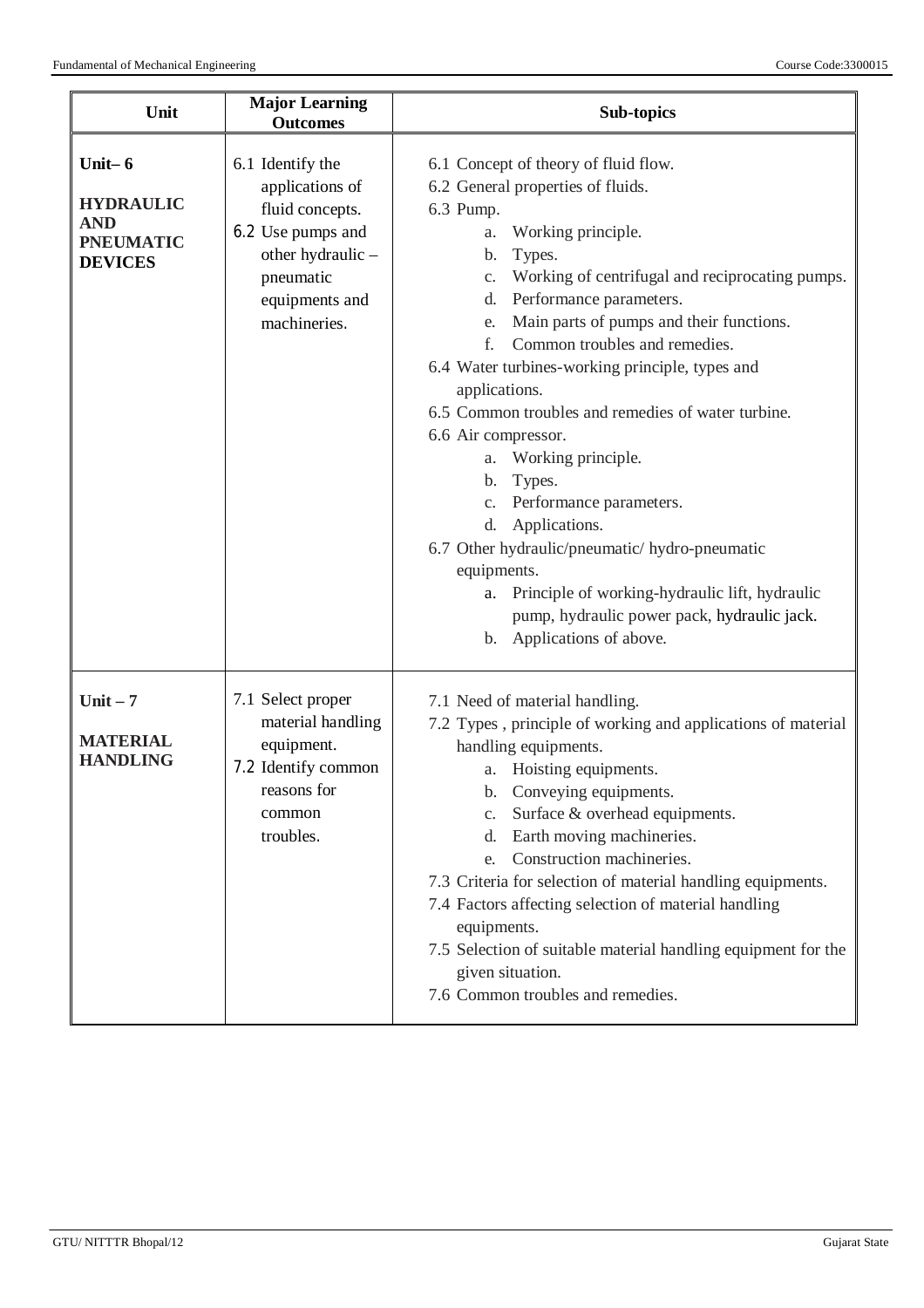### **5. SUGGESTED SPECIFICATION TABLE WITH HOURS & MARKS (THEORY )**

|      |                                   | <b>Distribution of Theory Marks</b> |              |              |               |              |
|------|-----------------------------------|-------------------------------------|--------------|--------------|---------------|--------------|
| Unit | <b>Unit Title</b>                 | <b>Teaching</b>                     | R            |              | $\rightarrow$ | <b>Total</b> |
| No.  |                                   | <b>Hours</b>                        | <b>Level</b> | <b>Level</b> | <b>Level</b>  |              |
| Ī.   | Introduction                      |                                     |              |              |               | 07           |
| 2.   | Power transmission & safety       |                                     |              |              |               | 14           |
| 3.   | Processes on material             |                                     |              |              |               | 14           |
| 4.   | Steam generation and prime movers |                                     | 3            |              |               | 07           |
| 5.   | Internal combustion engines       | h                                   | 3            |              |               | 09           |
| 6    | Hydraulic and pneumatic devices   | $\sigma$                            | 3            | 3            | 3             | 09           |
|      | Material handling                 | h                                   | ⇁            |              | 3             | 10           |
|      | Total                             | 42                                  | 35           | 21           | 14            | 70           |

#### **Legends:**

 $R =$  Remembrance;  $U =$  Understanding;  $A =$  Application and above levels.

#### **NOTES:**

.

- a: If mid sem test is part of continuous evaluation, unit numbers 1, 2 and 3 are to be considered.
- b: Ask the questions from each topic as per marks weightage. Optional questions must be asked from the same topic. That is weightage of compulsory attendance part of questions will be equal to marks allotted to each topic.

#### **6. SUGGESTED LIST OF EXERCISES/PRACTICAL/EXPERIMENTS**

The exercises/practical/experiments should be properly designed and implemented with an attempt to develop different types of skills leading to the achievement of the competency. Following is the list of exercises/practical/experiments for guidance.

| Ex.<br>No.     | Unit<br>No.    | <b>Practical Exercises/Experiment</b>                                                                                                                                                                                                                                                                                                                                                                                                                   | <b>Hours</b> |
|----------------|----------------|---------------------------------------------------------------------------------------------------------------------------------------------------------------------------------------------------------------------------------------------------------------------------------------------------------------------------------------------------------------------------------------------------------------------------------------------------------|--------------|
|                | 1              | Demonstrate use of various mechanical items, spanners, hand<br>tools and power tools. Student will prepare the report which<br>will include sketches of each item demonstrated with<br>specifications and applications.                                                                                                                                                                                                                                 | 02           |
| $\mathfrak{D}$ | $\overline{2}$ | a: Demonstrate various power transmission methods. Also<br>demonstrate items used in power transmission with<br>material of construction and specifications of each item.<br>Student will prepare the report on working principles, set<br>up sketch, working parameters, specifications of items and<br>safety norms followed.<br>b: Student will calculate velocity ratios for belt drives and<br>number of teeth for gear train based on given data. | 04           |
| 3              | 3              | Demonstrate working of welding transformers, welding<br>process, gas welding process, gas cutting process, brazing<br>and soldering process. Student will prepare the report on<br>working principles, set up sketch, working parameters,<br>consumables used with specifications and safety norms                                                                                                                                                      | 02           |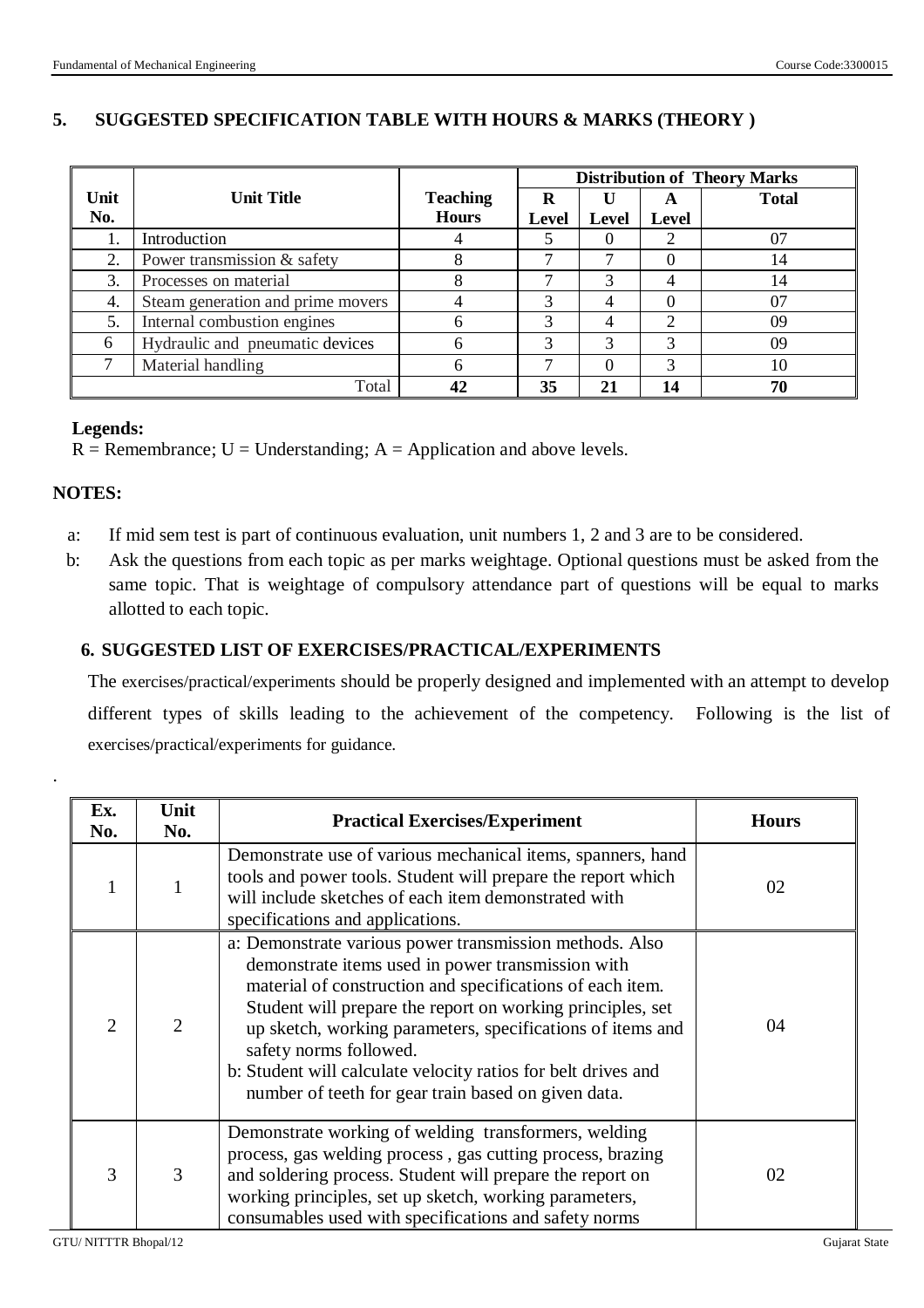|                |                | followed.                                                                                                                                                                                             |    |
|----------------|----------------|-------------------------------------------------------------------------------------------------------------------------------------------------------------------------------------------------------|----|
| $\overline{4}$ | 3              | Prepare simple weld joint job.                                                                                                                                                                        | 02 |
| 5              | 3              | a: Demonstrate various machining methods on hacksaw,<br>lathe, drill and milling machines.<br>b: Also prepare simple turning job.                                                                     | 04 |
| 6              | $\overline{4}$ | Study boiler, boiler mountings and boiler accessories.                                                                                                                                                | 02 |
| 7              | 5              | Perform and study the effect of variation of load on fuel-<br>consumption of an I.C. engines (On petrol engine). Also<br>locate the faults in a given petrol engine and suggest<br>remedial measures. | 02 |
| 8              | 5              | Perform and study the effect of variation of load on fuel-<br>consumption of an I.C. engines (On diesel engine). Also<br>locate the faults in a given diesel engine and suggest<br>remedial measures. | 02 |
| 9              | 6              | Demonstrate a water-turbine.                                                                                                                                                                          | 02 |
| 10             | 6              | Perform test on Air compressor.                                                                                                                                                                       | 02 |
| 11             | 6              | Perform test on centrifugal pump. Also find fault and<br>remedies for centrifugal pump.                                                                                                               | 02 |
| 12             | 7              | Study various types of materials handling equipments.                                                                                                                                                 | 02 |
|                |                | Total                                                                                                                                                                                                 | 28 |

### **NOTES:**

- 1. It is compulsory to prepare log book of exercises. It is also required to get each excersise recorded in logbook, checked and duly dated signed by laboratory assistant/instructor and teacher.
- 2. Student activities are compulsory and are also required to be performed and noted in logbook.
- 3. For 20 marks practical ESE, students are to be assessed for competencies achieved.

### **7. STUDENT ACTIVITIES:**

| <b>S. No.</b> | Details of activity.                                                                                                                                                                                                   |
|---------------|------------------------------------------------------------------------------------------------------------------------------------------------------------------------------------------------------------------------|
|               | Student will visit the respective discipline industry / site (electrical, printing, as applicable) and will<br>prepare the list of mechanical engineering related equipments/machineries used by that industry / site. |
|               | Student will observe the fuel supply system of any bike and will also observe the working of engine.<br>Student will also identify the type and specification of engine used for bike.                                 |
|               | Prepare the list of mechanical items surrounding to you.                                                                                                                                                               |

## **8. SUGGESTED LEARNING RESOURCES:**

#### **A. List of Books.**

| S.No. | <b>Title of Books</b> | <b>Author</b>               | <b>Publication</b>               |
|-------|-----------------------|-----------------------------|----------------------------------|
|       | Theory of Machines    | R.S.Khurmi and<br>J.K.Gupta | S.Chand                          |
|       | Heat engine           | Shah & Pandya               | <b>Charotar Publishing House</b> |
|       | Hydraulic machines    | Jagdish lal                 | Metropolitan Book Company        |
|       | Elements of Workshop  | Hazara chaudhary            | Asia Publishing House            |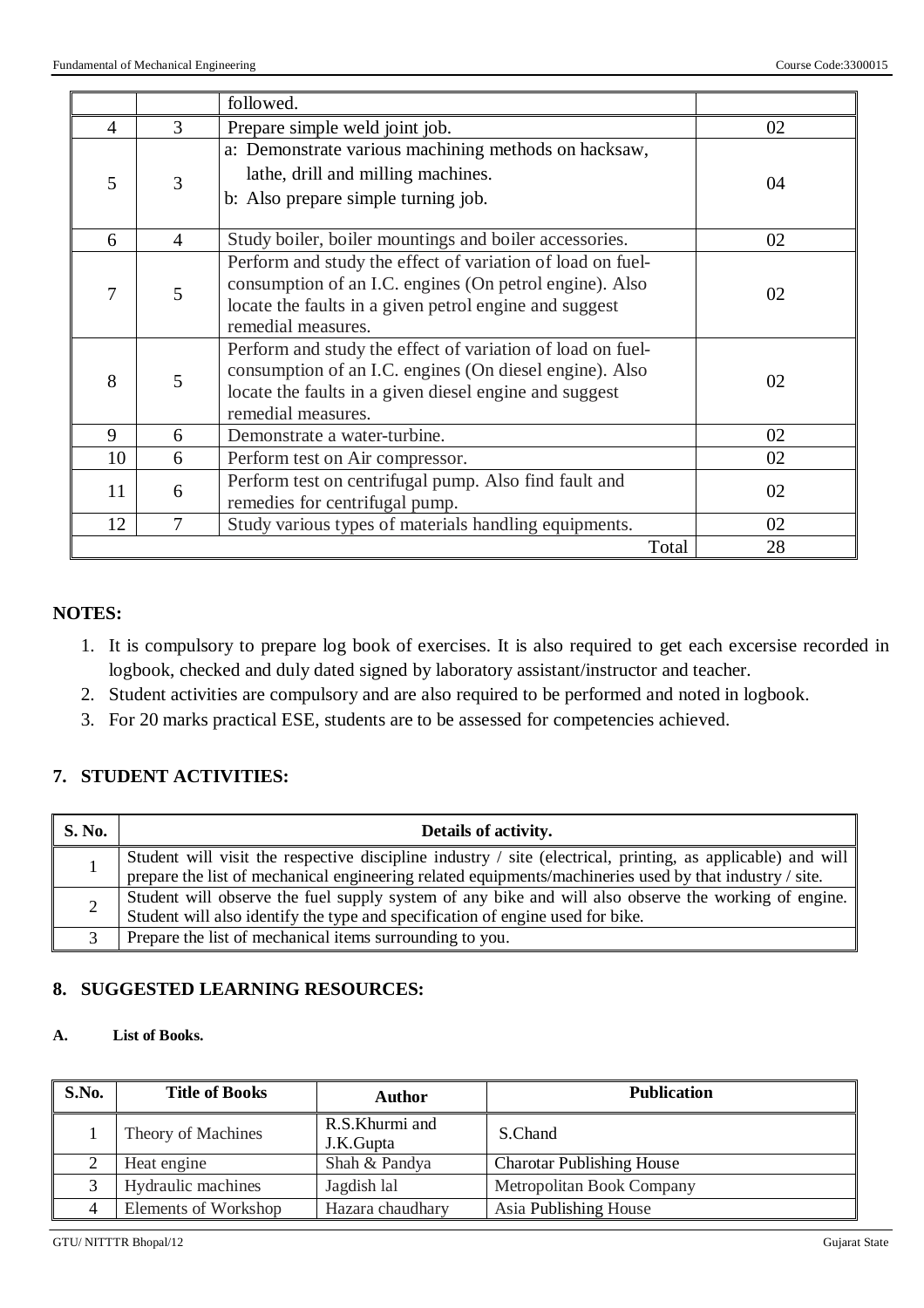| S.No.        | <b>Title of Books</b>              | Author          | <b>Publication</b> |
|--------------|------------------------------------|-----------------|--------------------|
|              | Technology $(Vol. 1,2)$            |                 |                    |
|              | <b>Hydraulics</b>                  | R.C.Patel       | Acharya Book Depot |
| 6            | Pumps operation and<br>maintenance | Tyler and Hicks | Tata McGraw-Hill   |
| $\mathbf{r}$ | Material Handling<br>equipments    | M.Rundenko      | Mir Publishers     |

#### **B. List of Major Equipment/ Instrument.**

- a: Various mechanical items, spanners, hand tools and power tools..
- b: Various power transmission devices.
- c: Welding transformers, welding accessories and consumables.
- d: Gas welding set up with all accessories and consumables.
- e: Brazing and soldering setup with all accessories and consumables.
- f: Gas cutting process set up with all accessories and consumables.
- g: Workshop based machine tools-Hacksaw, Lathe, Drill and Milling.
- h: Boiler/ Working model of boiler.
- i: Petrol engine test rig.
- j: Diesel engine test rig.
- k: Air compressor test rig.
- l: Water turbine / working model of water turbines.
- m: Centrifugal pump test rig.
- n: Models / working models of various material handling devices.

#### **C. List of Software/Learning Websites: ---**

- a: http://www.youtube.com/watch?v=1cFu2bkZ7Vw&feature=related (ic engine)
- b: http://www.youtube.com/watch?v=pCg1Ih\_oVSA (pump)
- c: http://www.youtube.com/watch?v=V3aPHmZ97yM&feature=related (pump)
- d: http://www.youtube.com/watch?v=FENCiA-EfaA&feature=related (impeller)
- e: http://www.youtube.com/watch?v=TBdUcGYo7XA (gas turbine)
- f: http://www.youtube.com/watch?v=HzQPNpP55xQ (turbines)
- g: http://www.youtube.com/watch?v=e\_CcrgKLyzc (coal power plant)
- h: http://www.youtube.com/watch?v=8GSUgwombdE&feature=related (boiler)
- i: http://www.youtube.com/watch?v=A3ormYVZMXE (hy.lift)
- j: http://www.youtube.com/watch?v=FP05rYRI9JU&feature=related (hy.pump)
- k: http://homepages.cae.wisc.edu
- l: http://www.youtube.com/watch?v=E6\_jw841vKE&feature=related (air compressor)
- m: http://www.youtube.com/watch?v=twM-GLUYQ-o&feature=related (belt drive)
- n: http://www.youtube.com/watch?feature=endscreen&v=gjUwJ1CJVq4&NR=1 (belt drive)
- o: http://www.youtube.com/watch?v=XunM7yUC06M&feature=related (gear drive)